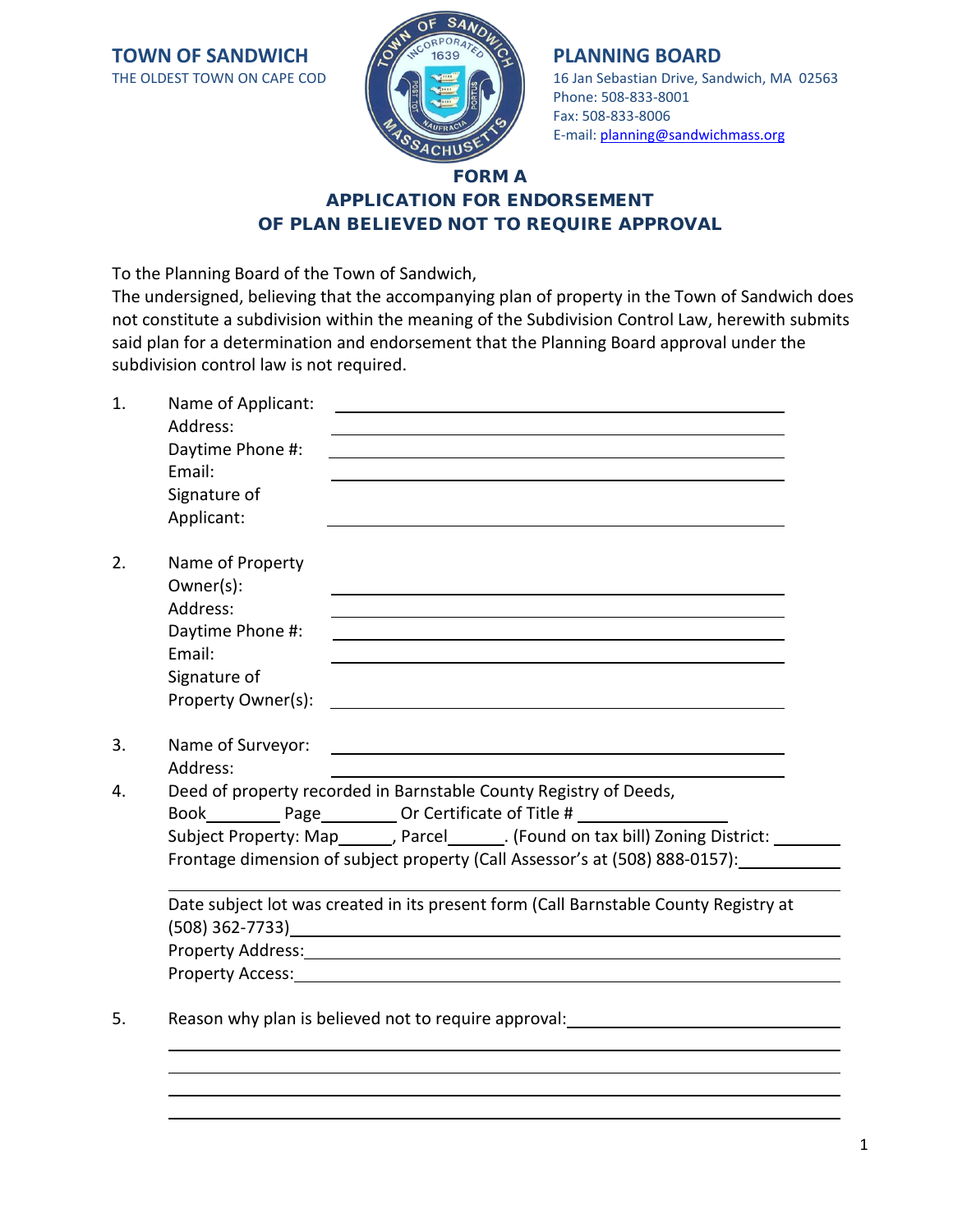## SECTION 3

# **PROCEDURE FOR THE SUBMISSION AND APPROVAL OF PLANS**

### **3.A PLAN BELIEVED NOT TO REQUIRE APPROVAL Under the subdivision control law**

(As defined under M.G.L. Chapter 41, Section 81-P):

- **3.A.1** Any person wishing to record a Plan of Land, who believes that his plan does not require approval under the Subdivision Control Law shall do the following:
	- a. The applicant shall file, by delivery or registered mail, a notice (Form A) application with the Town Clerk. Proof of said filing shall be given to the Planning Board prior to their taking action.
	- b. At a regularly scheduled Planning Board meeting, the applicant shall submit the original drawing of the plan suitable for recording at the Barnstable County Registry of Deeds or Land Court, four (4) prints and a Form A application to the Planning Board.
	- c. The applicant shall furnish the application fee (refer to Fee Schedule) at the time each Form A is submitted to the Planning Board payable to the Town of Sandwich.
	- d. At the time the application is filed, the applicant shall furnish a pdf and CAD file of the plan as per the Planning Board's electronic filing requirements dated December 2011.
- **3.A.2** The plan shall contain sufficient evidence necessary to enable the Board to determine that the plan does not require approval under the Subdivision Control Law. Such information on the plan shall include, but is not necessarily limited to, the following:
	- a. Assessors' map number, lot number and zoning district(s), including overlay district, if applicable.
	- b. Names of all owners abutting the land as established from the most recent tax list.
	- c. All existing buildings within one hundred feet (100') of any newly created boundaries, including setbacks, side and rear yard designations.
	- d. Names of all ways that abut the Applicant's land.
	- e. Locus plan at a scale sufficient to identify the location of the lot, surrounding area and adjacent ways.
	- f. If a new lot is being created, the plan submitted shall show the remaining area and street frontage of the lot the new parcel was created from.
	- g. The plan shall show adequate access to each lot over the frontage or across the front lot line. Access to each lot shown on the plan shall be gained from the frontage of said lot.
	- h. A statement shall be put on the plan, by the surveyor under the space provided for Planning Board signatures and date, that **"the above endorsement does not**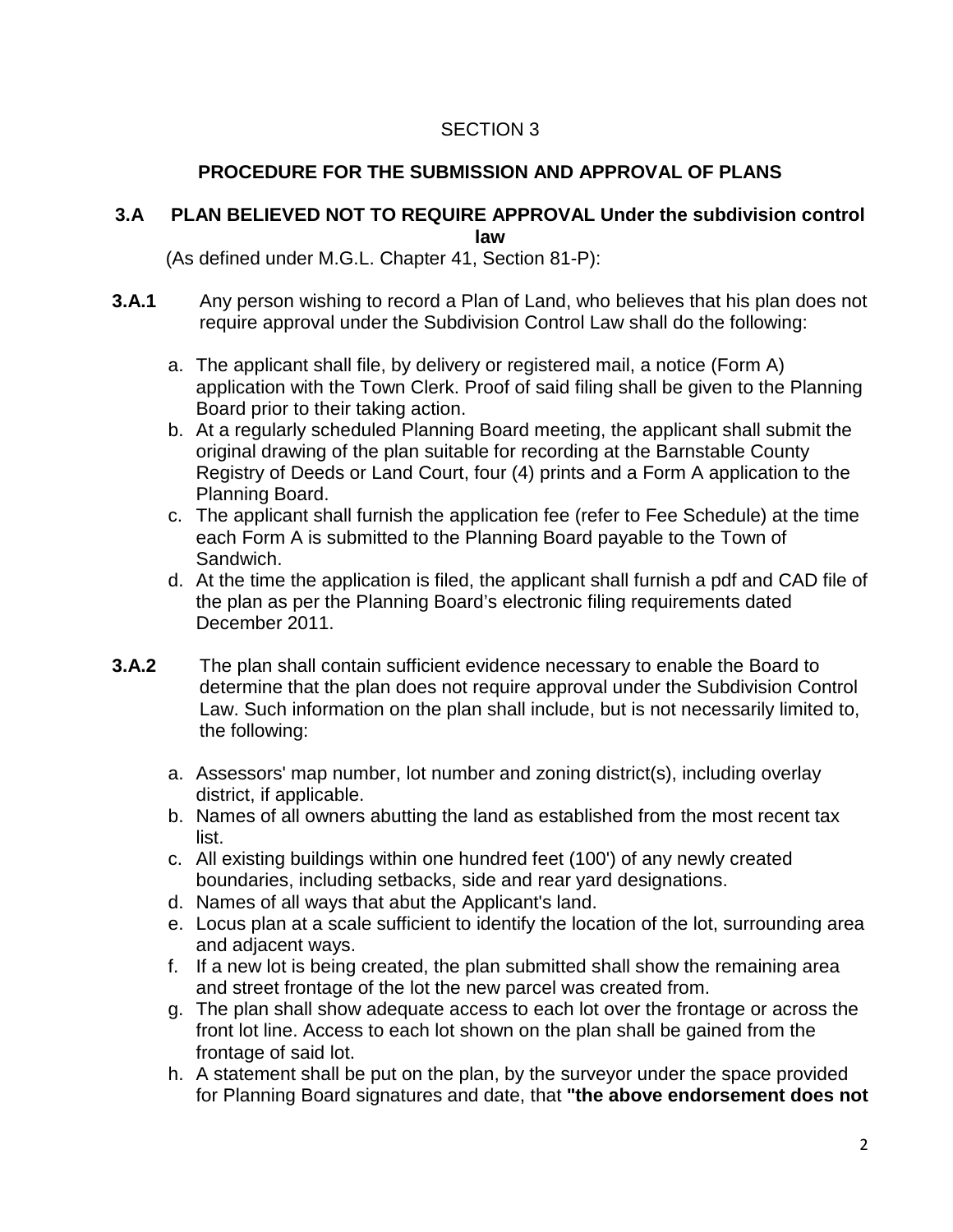### **constitute compliance with the Protective Zoning By-laws of the Town of Sandwich."**

- i. Sufficient topographic delineation, including existing streams and bodies of water shall be shown on the plan or a separate plan to allow the Board to determine if the lot(s) have adequate access.
- j. A title block including:
	- 1. The applicant's name and address.
	- 2. Name, signature and seal of a Massachusetts Professional Land Surveyor.
	- 3. Plan date, revised dates.
	- 4. Plan scale.
	- 5. Seven spaces for the signatures of the Planning Board and the date of the endorsement under the caption **"Approval Under the Subdivision Control Law Not Required."**
- k. The plan shall be at a scale of 1"=40'. Plan sheets shall not exceed 24" x 36". The plan shall show a north arrow .
- l. Whenever applicable, a statement that lots shown on the plan are part of a subdivision and are subject to terms and conditions of its approval plus a reference to the subdivision name, approval date, and the recorded book and page numbers.
- m. The plan shall show the location of public or private wells and septic systems on all abutting properties.
- **3.A.3** If the Planning Board determines that the plan does not require approval, it shall, within twenty-one (21) days of submission to the Town Clerk without a public hearing, endorse the plan. The Planning Board shall notify the Town Clerk of its action.
- **3.A.4** If the Planning Board determines that the plan does require approval under the Subdivision Control Law, it shall state so in writing to the Town Clerk within twenty-one (21) days of submission to the Town Clerk. The Planning Board shall notify the Town Clerk of its action.